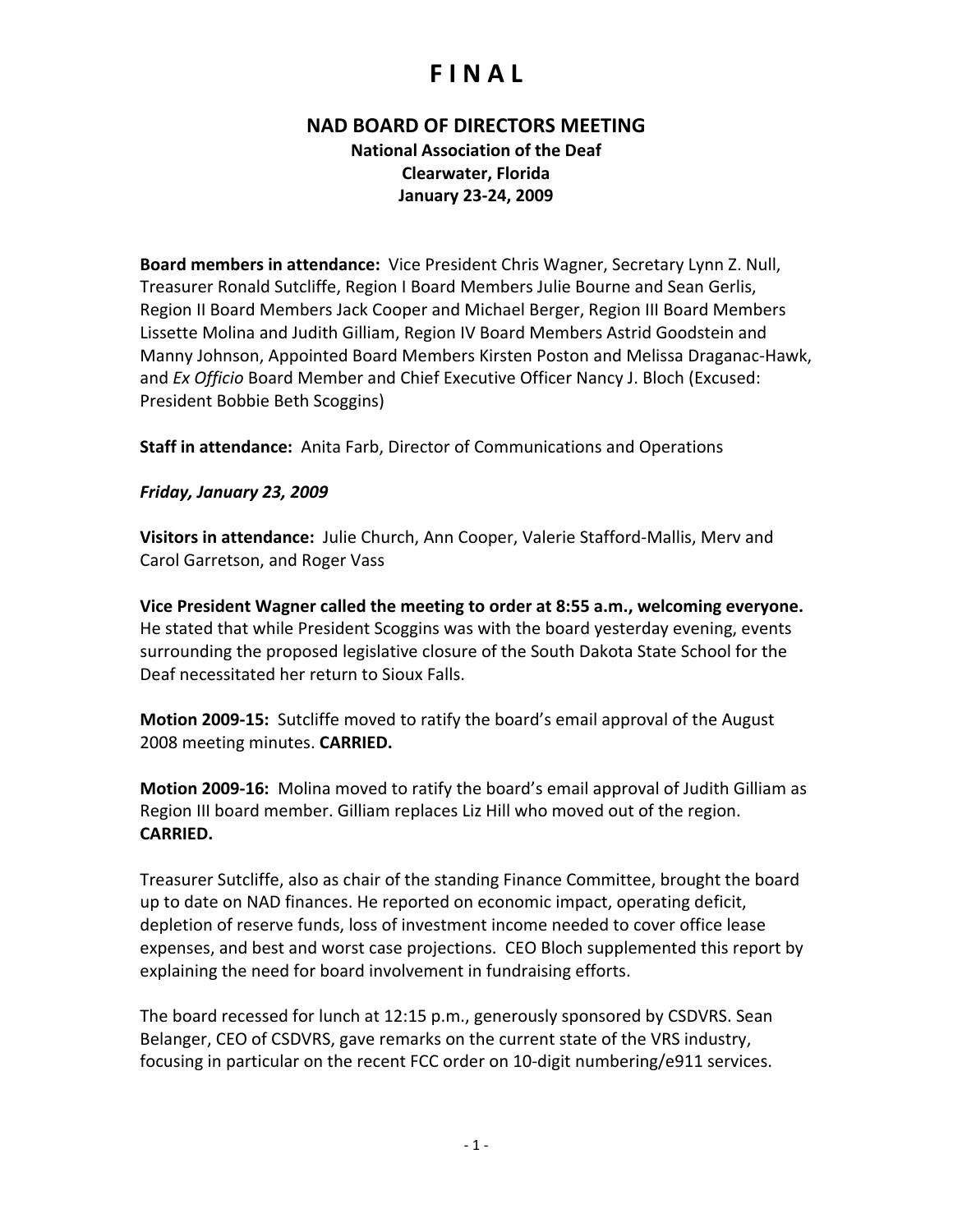# **F I N A L**

The meeting resumed at 1:20 p.m., with Julie Rems‐Smario, chair of the standing Development Committee, presenting via video on key points covered in her PowerPoint file on successful fundraising strategies. She also gathered feedback from board members on individual and collective fundraising efforts, encouraging the board to establish goals and strategies before the close of this weekend's meeting. This session ended at 4:30 pm for a tour of CSDVRS offices nearby.

Afterwards the board took part in a community gathering and fundraising reception at Bahamas Breeze, generously sponsored by CSDVRS and joined by Florida Association of the Deaf, Purple Communications, National Deaf Academy, Tri‐County Association of the Deaf and West Central Florida Association of the Deaf, all of whom gave their support to this weekend's board meeting. More than 75 people attended the reception.

#### *Saturday January 24, 2009*

**Visitors in attendance:** Ann Cooper, Matthew and Josiah Lockhart, Merv and Carol Garretson, Tami Hossler, Andy Lange, Holly Miles, Rosa Rodriguez, and Roger Vass.

Vice President Wagner called the meeting to order at 8:45 a.m., and turned the floor over to Region I Board Member Julie Bourne who gave an update on the Vision 2020 strategic plan development process, including the definition of strategic, tactical, and operational goals. Board members will become involved in the process through the use of Huddle, an online application for document review and revision. Bourne also brought board members up to date on D/d research efforts and the committee's plan to engage and solicit feedback from community members.

The board recessed at 12:10 p.m., for lunch, again sponsored by CSDVRS.

Wagner reconvened the board meeting at 1:00 p.m., with focus on a slogan for the new term of office (previously 'Together, We Move Forward'). Dialogue resulted in selection of 'Invest in Our Future!' as the organization's new slogan.

Draganac‐Hawk next asked board members about their support for her involvement in ASL corpus efforts at Gallaudet University, which was met with enthusiasm.

Gerlis updated the board on the vlog schedule and future plans. Brainstorming resulted in additional topics for future vlogs, such as: law and advocacy success stories; day at headquarters; international human rights; education and deaf children; perspectives by past presidents, and more.

Wagner brought the board up to speed on plans for the annual NAD Leadership Training Conference, to be held October 28‐31, 2009 in Columbus, Ohio. NLTC '09 will include regional caucuses (in place of regional conferences), youth‐related meetings, and a community/fundraising banquet. Further specifics are forthcoming.